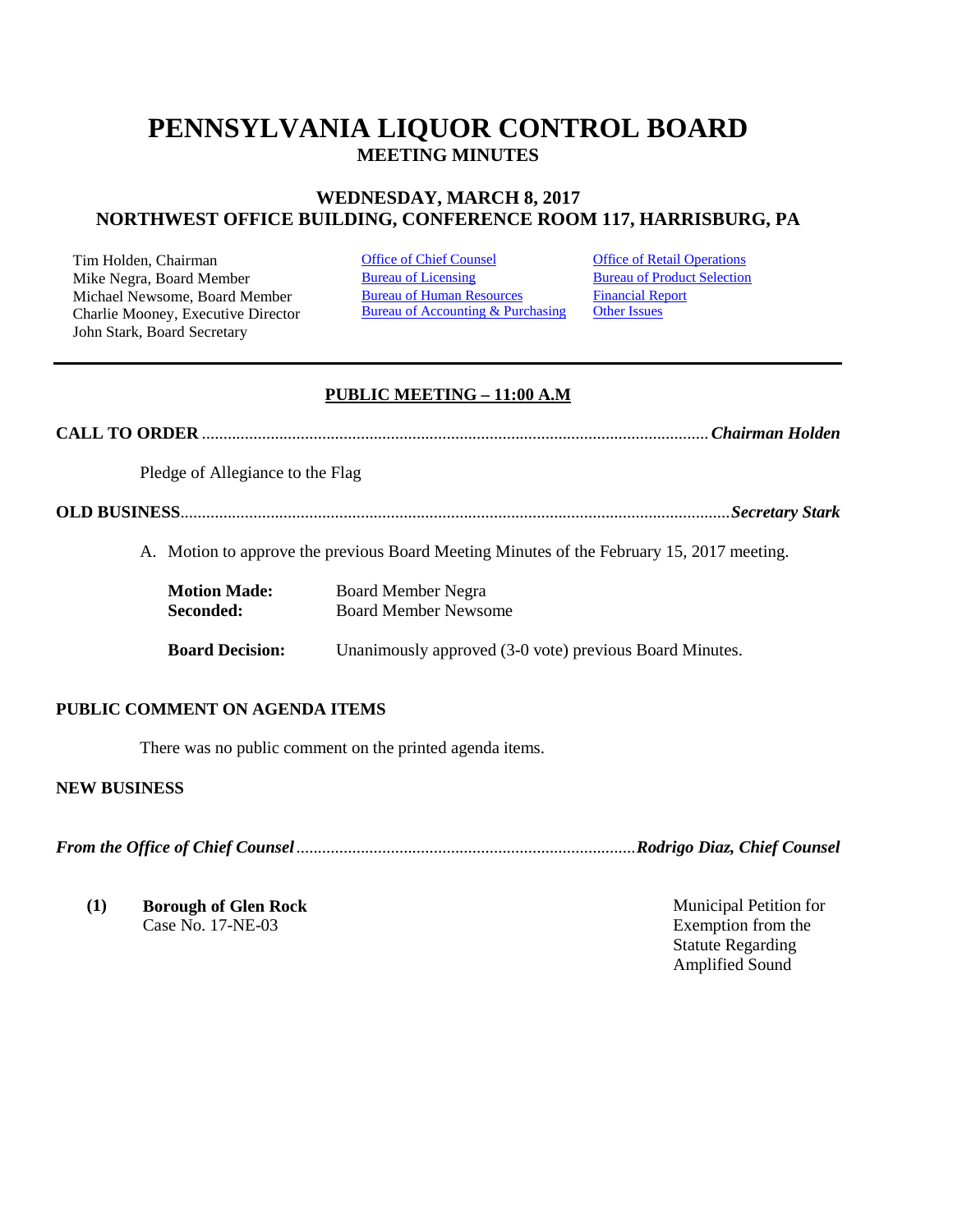|     | <b>Motion Made:</b><br>Seconded:                                                                                                     | <b>Board Member Negra</b><br><b>Board Member Newsome</b>                                         |                                                                                                    |
|-----|--------------------------------------------------------------------------------------------------------------------------------------|--------------------------------------------------------------------------------------------------|----------------------------------------------------------------------------------------------------|
|     | <b>Board Decision:</b>                                                                                                               | Unanimously agreed (3-0 vote) to Approve Noise Exemption from March 9,<br>2017 to March 9, 2020. |                                                                                                    |
| (2) | <b>Borough of Mount Joy</b><br>Case No. 17-NE-01                                                                                     |                                                                                                  | Municipal Petition for<br>Exemption from the<br><b>Statute Regarding</b><br><b>Amplified Sound</b> |
|     | <b>Motion Made:</b><br>Seconded:                                                                                                     | <b>Board Member Negra</b><br><b>Board Member Newsome</b>                                         |                                                                                                    |
|     | <b>Board Decision:</b>                                                                                                               | Unanimously agreed (3-0 vote) to Approve Noise Exemption from March 8,<br>2017 to March 8, 2022. |                                                                                                    |
| (3) | <b>Butler Township</b><br>Case No. 17-NE-02                                                                                          |                                                                                                  | Municipal Petition for<br>Exemption from the<br><b>Statute Regarding</b><br>Amplified Sound        |
|     | <b>Motion Made:</b><br>Seconded:                                                                                                     | <b>Board Member Negra</b><br><b>Board Member Newsome</b>                                         |                                                                                                    |
|     | <b>Board Decision:</b>                                                                                                               | Unanimously agreed (3-0 vote) to Approve Noise Exemption from March 8,<br>2017 to March 8, 2020. |                                                                                                    |
| (4) | 130-132 Main Street<br>Greenville, Pennsylvania 16125-2277<br>R-17183, LID 57246                                                     | Transferor: Illusionz, LLC t/a Illusionz by Randi Silver-Rivera                                  | Application for<br>Conversion of<br>Suspension to Fine                                             |
|     | <b>Transferee: Blackout Burger, LLC</b><br>Route 208 and Veterans Road<br>Springfield, Pennsylvania 16127-0000<br>R-17183, LID 81251 |                                                                                                  |                                                                                                    |
|     | <b>Motion Made:</b><br>Seconded:                                                                                                     | <b>Board Member Negra</b><br><b>Board Member Newsome</b>                                         |                                                                                                    |

**Board Decision:** Unanimously agreed (3-0 vote) to Approve Conversion of Suspension to a Fine of \$3,000.00.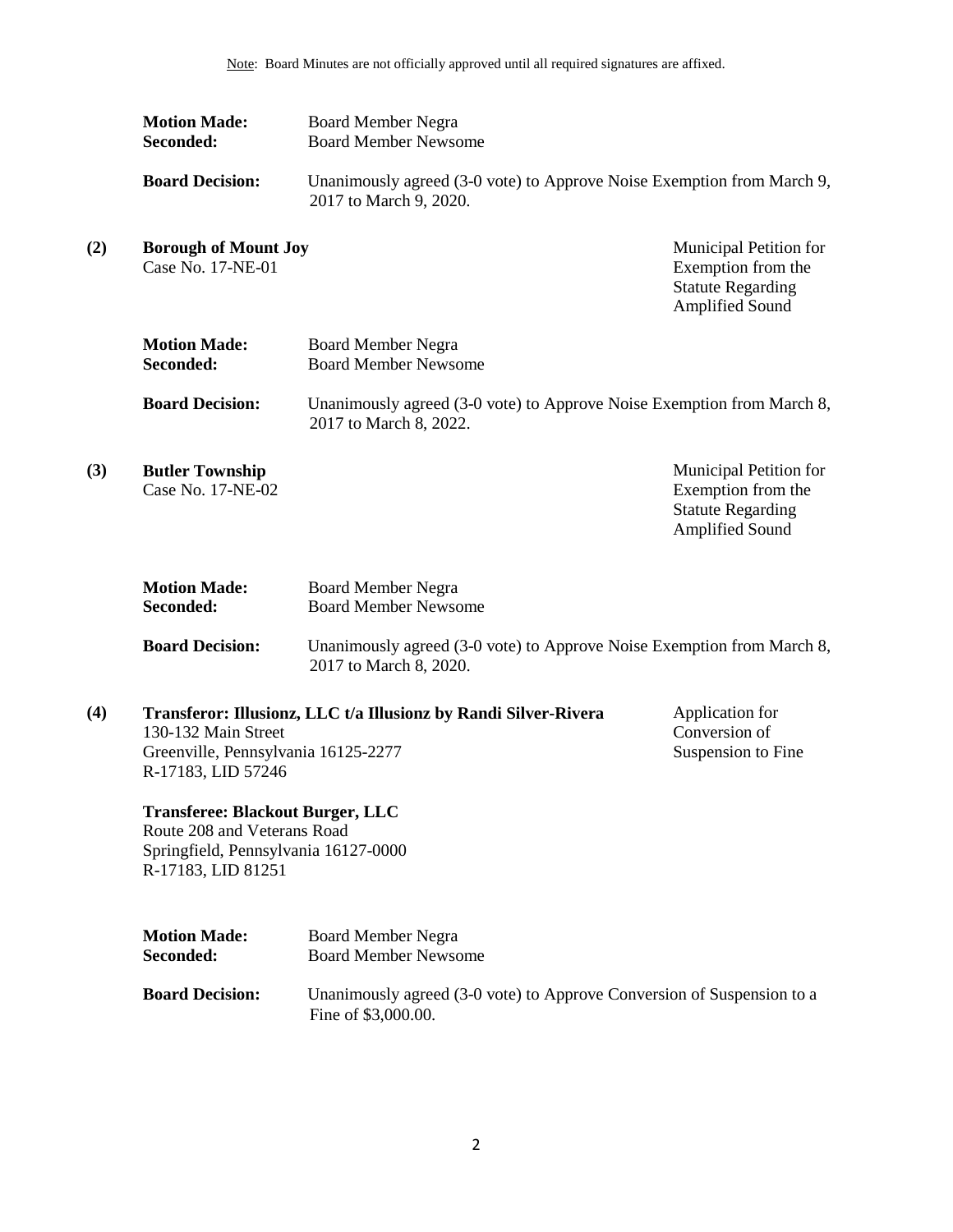### (5) **Proposed PLCB Regulation Change** Return of Liquor to the

Board

Board Member Negra asked Rod Diaz, Chief Counsel, to explain the proposed regulation changes.

Mr. Diaz explained that the proposed regulation changes involve returns of liquor to the Board. He provided a brief overview of the changes and the necessary steps to have the regulation approved. Mr. Diaz also indicated that he had reviewed the proposed changes with Carl Jolly, Director of Retail Operations, and Douglas Hitz, Director of Wholesale Operations.

| <b>Motion Made:</b>    | Board Member Negra                                                        |  |
|------------------------|---------------------------------------------------------------------------|--|
| <b>Seconded:</b>       | <b>Board Member Newsome</b>                                               |  |
|                        |                                                                           |  |
| <b>Board Decision:</b> | Unanimously agreed (3-0 vote) to start the regulatory review process with |  |
|                        | regard to Proposed PLCB Regulation #54-91.                                |  |

<span id="page-2-0"></span>

| <b>Barbara Peifer, Director, Bureau of Licensing</b> |
|------------------------------------------------------|

| (1) | 730 East Pittsburgh Street Food Associates, L.P. | Extension of License & Requests |
|-----|--------------------------------------------------|---------------------------------|
|     | t/a Shop N Save                                  | for Interior Connections with   |
|     | R-771 (LID No. 63758)                            | Another Business & to           |
|     | 730 East Pittsburgh Street                       | Conduct Another Business on the |
|     | Greensburg, Westmoreland County                  | Licensed Premises – Restaurant  |
|     |                                                  |                                 |

| <b>Motion Made:</b>    | <b>Board Member Negra</b>                                         |  |
|------------------------|-------------------------------------------------------------------|--|
| Seconded:              | <b>Board Member Newsome</b>                                       |  |
| <b>Board Decision:</b> | Unanimously agreed (3-0 vote) to Approve Extension of License and |  |
|                        | Requests for Interior Connections with Another Business and to    |  |
|                        | Conduct Another Business on the Licensed Premises.                |  |

| (2) | <b>Breakaway Sports Lounge, Inc.</b>   | Extension of License & Requests |
|-----|----------------------------------------|---------------------------------|
|     | R-18107 (LID No. 46746)                | for Interior Connections with   |
|     | 810 & 800 Suite D South Potomac Street | Another Business & to           |
|     | Waynesboro, Franklin County            | Conduct Another Business on the |
|     |                                        | Licensed Premises – Restaurant  |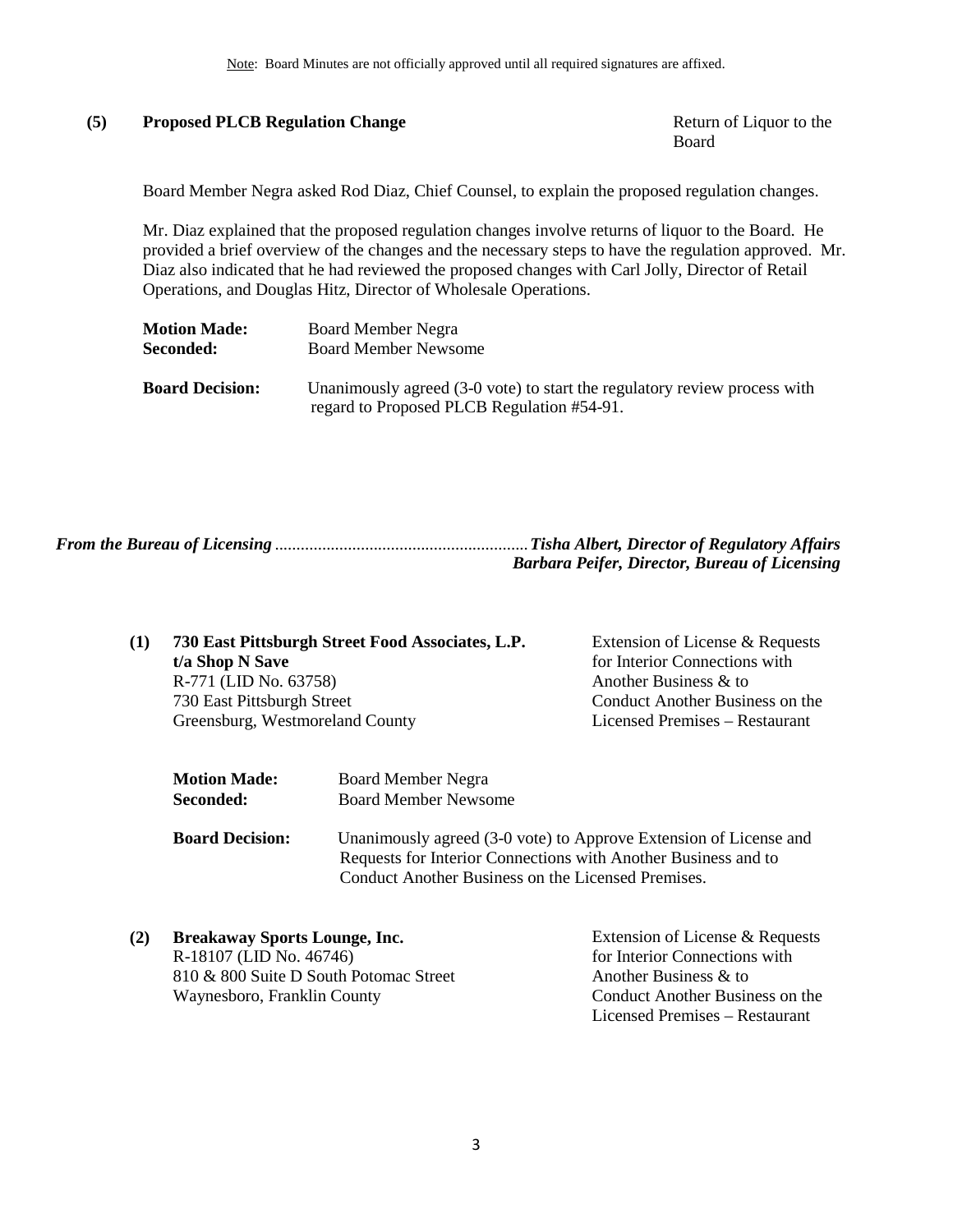| <b>Motion Made:</b>    | <b>Board Member Negra</b>                                                                                                                                                                 |
|------------------------|-------------------------------------------------------------------------------------------------------------------------------------------------------------------------------------------|
| Seconded:              | <b>Board Member Newsome</b>                                                                                                                                                               |
| <b>Board Decision:</b> | Unanimously agreed (3-0 vote) to Approve Extension of License and<br>Requests for Interior Connections with Another Business and to<br>Conduct Another Business on the Licensed Premises. |

| (3) | C & CC Essence Market, Inc.             | Double Transfer & Requests for |
|-----|-----------------------------------------|--------------------------------|
|     | E-3716 (LID No. 72985) Case No. 16-9099 | Interior Connections with      |
|     | 719 South $4th$ Street                  | Another                        |
|     | Philadelphia, Philadelphia County       | Business & to Conduct Another  |
|     |                                         | Business on the Licensed       |
|     |                                         | Premises – Eating Place Malt   |
|     |                                         | Beverage                       |

| <b>Motion Made:</b>    | <b>Board Member Negra</b>                                                                                                                                                     |
|------------------------|-------------------------------------------------------------------------------------------------------------------------------------------------------------------------------|
| Seconded:              | <b>Board Member Newsome</b>                                                                                                                                                   |
| <b>Board Decision:</b> | Unanimously agreed (3-0 vote) to Approve Transfer and Requests for<br>Interior Connections with Another Business and to Conduct Another<br>Business on the Licensed Premises. |

| (4) | Capital Wine & Spirits Company, LLC | Extension of License & Request   |
|-----|-------------------------------------|----------------------------------|
|     | I-716 (LID No. 49405)               | to Conduct Another Business on   |
|     | 129 Hartman Road                    | the Licensed Premises – Importer |
|     | Montgomery Township                 |                                  |
|     | North Wales, Montgomery County      |                                  |
|     |                                     |                                  |

| <b>Motion Made:</b> | Board Member Negra          |
|---------------------|-----------------------------|
| <b>Seconded:</b>    | <b>Board Member Newsome</b> |

**Board Decision:** Unanimously agreed (3-0 vote) to Approve Extension of License and Request to Conduct Another Business on the Licensed Premises.

#### **(5) McGuire's Pub, Inc. t/a McGuire's Pub**

R-17708 (LID No. 64128) Case No. 16-9085 130 West Centre Street Mahanoy City, Schuylkill County

Conditional Licensing Agreement Appointment of Manager – Restaurant

#### **HOLD – 12/7/16 SESSION**

| <b>Motion Made:</b>    | Board Member Negra                                              |
|------------------------|-----------------------------------------------------------------|
| Seconded:              | <b>Board Member Newsome</b>                                     |
| <b>Board Decision:</b> | Unanimously agreed (3-0 vote) to Approve Appointment of Manager |
|                        | Application with Conditional Licensing Agreement.               |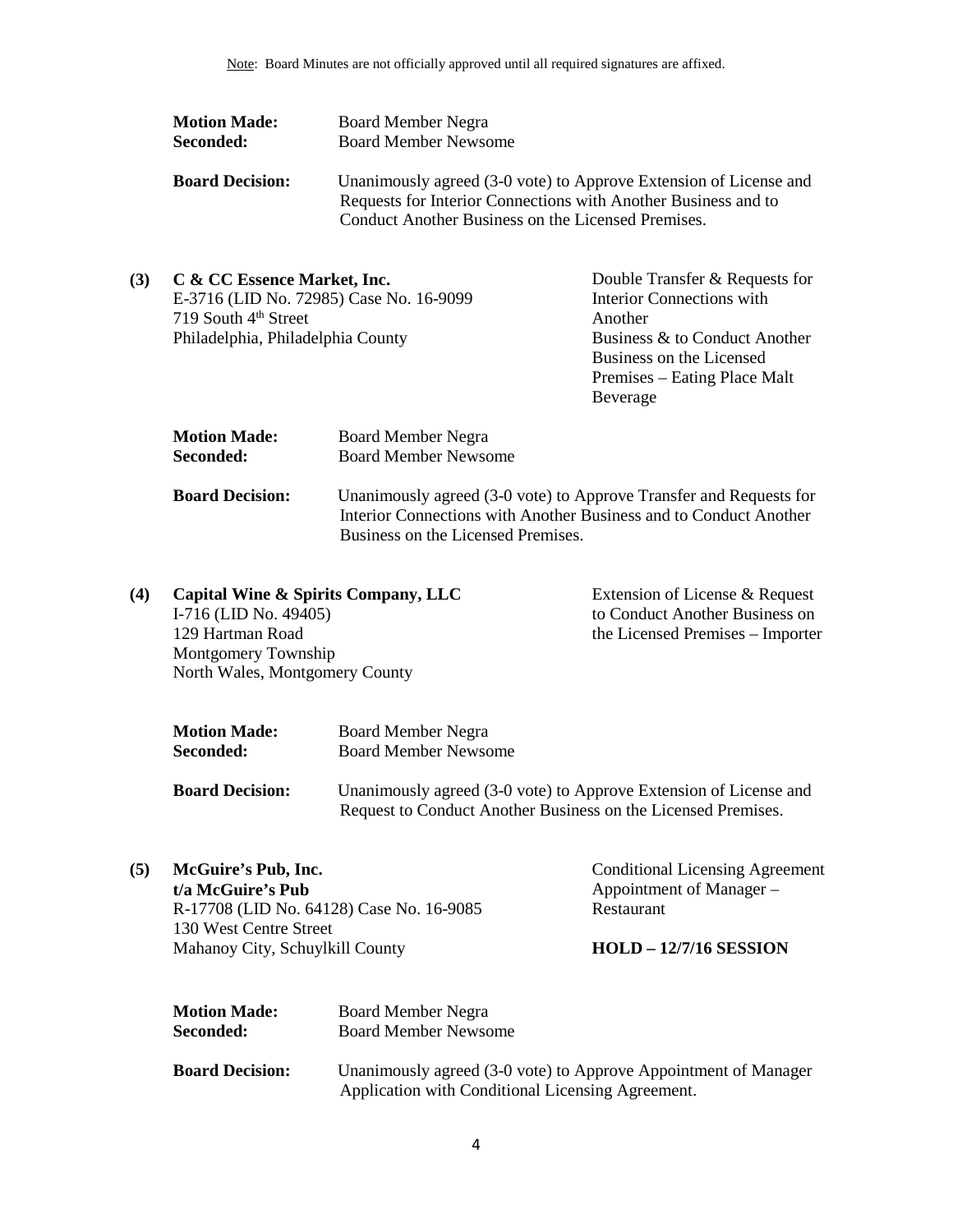Note: Board Minutes are not officially approved until all required signatures are affixed.

**(6) Phoenicia Fine Middle Eastern Cuisine, LLC t/a Phoenicia** R-7878 (LID No. 64381) Case No. 16-9083 154 Northampton Street Easton, Northampton County

Request for Hearing After Revocation - Restaurant

| <b>Motion Made:</b> | <b>Board Member Negra</b>   |
|---------------------|-----------------------------|
| <b>Seconded:</b>    | <b>Board Member Newsome</b> |
|                     |                             |

**Board Decision:** Unanimously agreed (3-0 vote) to Affirm Administrative Revocation.

| (7) | Rock'n Willy's Hookah Garden, LLC | "Intermunicipal" Double          |
|-----|-----------------------------------|----------------------------------|
|     | E-5190 (LID No. 84417)            | Transfer & Requests for an       |
|     | 578 Main Street                   | Interior Connection with Another |
|     | Stroudsburg, Monroe County        | Business, to Conduct Another     |
|     |                                   | Business on the Licensed         |
|     |                                   | Premises & Dual Employment –     |
|     |                                   | Eating Place Malt Beverage       |
|     |                                   |                                  |

| <b>Motion Made:</b> | <b>Board Member Negra</b>   |
|---------------------|-----------------------------|
| Seconded:           | <b>Board Member Newsome</b> |

**Board Decision:** Unanimously agreed (3-0 vote) to Approve Transfer and Requests for an Interior Connection with Another Business, to Conduct Another Business on the Licensed Premises and Dual Employment.

**(8) Taphouse Bar & Grill, Inc.** R-3058 (LID No. 65573) 23 Chestnut Street Sharon, Mercer County Citation No. 13-0972

> **Motion Made:** Board Member Negra **Seconded:**

**Board Decision:** Hold by Board Member Negra.

**(9) Toss'd Food Service, LLC** R-3058 (LID No. 81922) Case No. 16-9098 489 South Hermitage Road Hermitage, Mercer County

"Intermunicipal" Double Transfer – Restaurant

Stipulation – Restaurant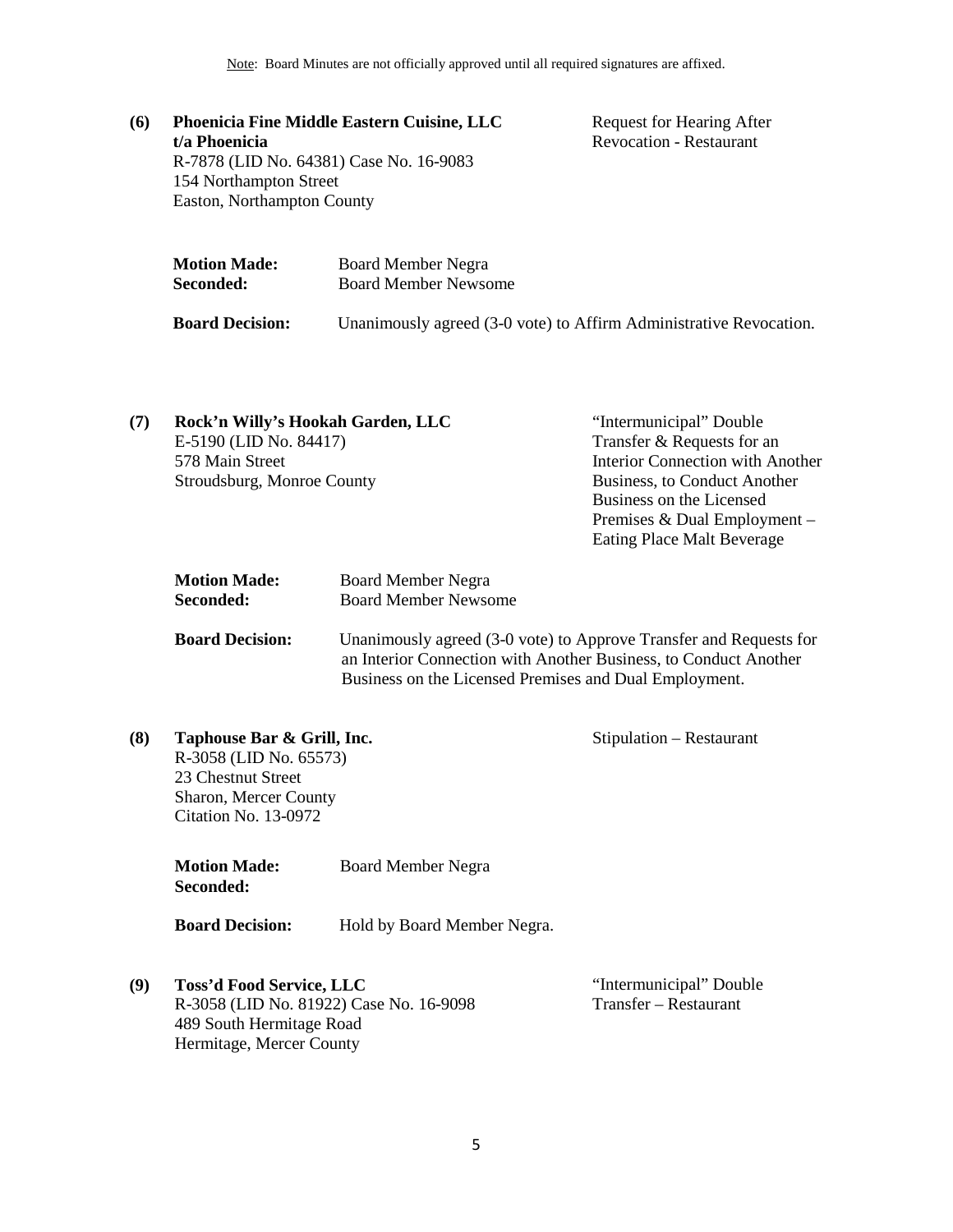|      | <b>Motion Made:</b><br>Seconded:                                                                               | <b>Board Member Negra</b>                                                                 |                                                                                                    |
|------|----------------------------------------------------------------------------------------------------------------|-------------------------------------------------------------------------------------------|----------------------------------------------------------------------------------------------------|
|      | <b>Board Decision:</b>                                                                                         | Hold by Board Member Negra.                                                               |                                                                                                    |
| (10) | <b>Bad-Cor, LLC</b><br>t/a The Red Barn<br>646 North 8th Street, Rear<br>Allentown, Lehigh County              | R-11031 (LID No. 70077) Case No. 2016-70077                                               | <b>Conditional Licensing</b><br>Agreement<br>Renewal – District 4<br><b>HOLD - 12/7/16 SESSION</b> |
|      | <b>Motion Made:</b><br>Seconded:                                                                               | <b>Board Member Negra</b><br><b>Board Member Newsome</b>                                  |                                                                                                    |
|      | <b>Board Decision:</b>                                                                                         | Unanimously agreed (3-0 vote) to Approve Renewal with Conditional<br>Licensing Agreement. |                                                                                                    |
| (11) | <b>JACC</b> Enterprises, Inc.<br>t/a IMBIBE<br>321 Pine Street<br>Williamsport, Lycoming County                | R-20355 (LID No. 67126) Case No. 2016-67126                                               | Renewal – District 8                                                                               |
|      | <b>Motion Made:</b><br>Seconded:                                                                               | <b>Board Member Negra</b>                                                                 |                                                                                                    |
|      | <b>Board Decision:</b>                                                                                         | Hold by Board Member Negra for a Conditional Licensing<br>Agreement.                      |                                                                                                    |
| (12) | Jones & Bazuine, Inc.<br>t/a Colonial Hotel & Restaurant<br>106 North Front Street<br>New Freedom, York County | R-19998 (LID No. 54545) Case No. 16-9026                                                  | <b>Conditional Licensing</b><br>Agreement<br>Renewal – District 2<br><b>HOLD - 12/7/16 SESSION</b> |
|      | <b>Motion Made:</b><br>Seconded:                                                                               | <b>Board Member Negra</b><br><b>Board Member Newsome</b>                                  |                                                                                                    |

| <b>Board Decision:</b> | Unanimously agreed (3-0 vote) to Approve Renewal with Conditional |
|------------------------|-------------------------------------------------------------------|
|                        | Licensing Agreement.                                              |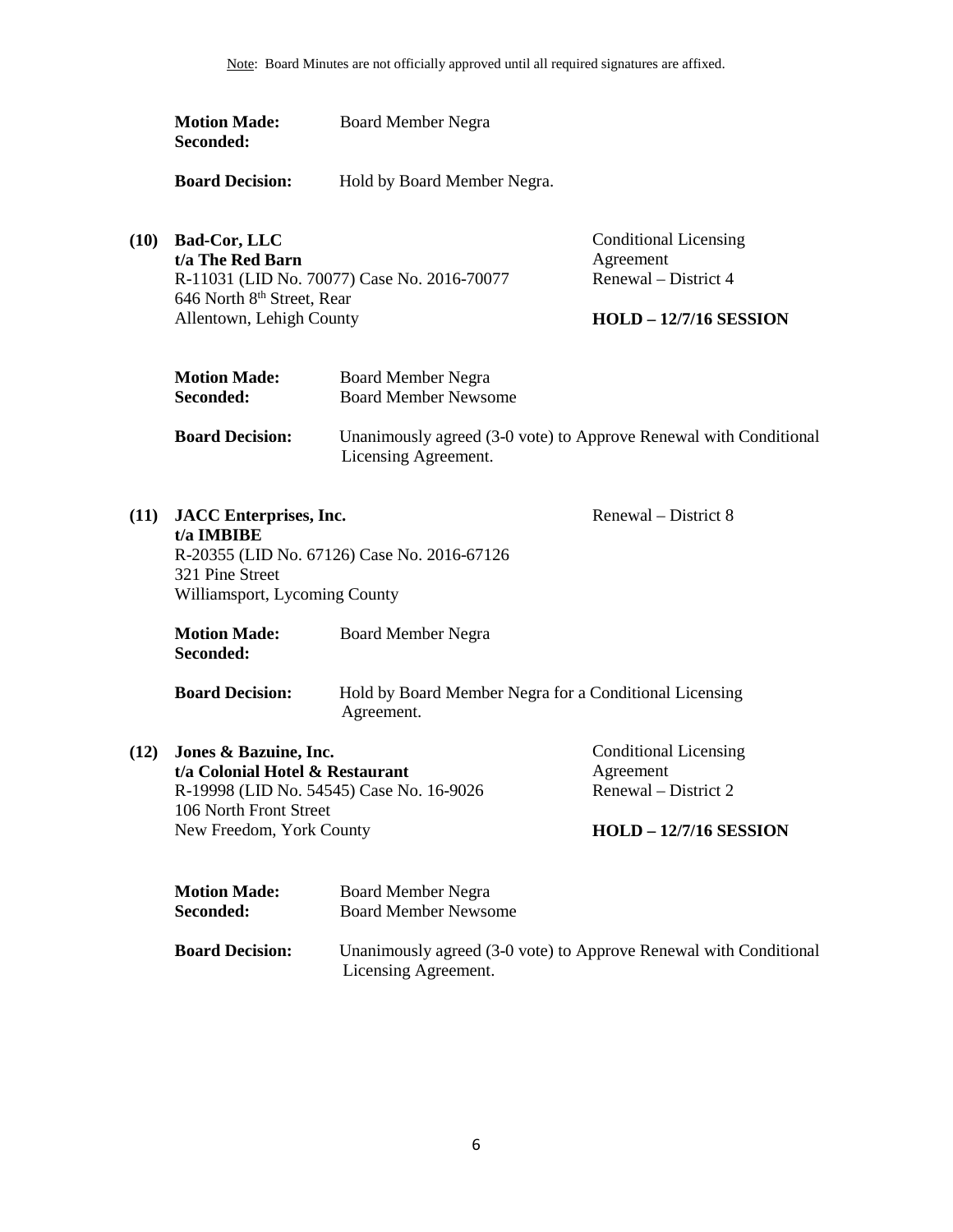Note: Board Minutes are not officially approved until all required signatures are affixed.

| (13)                                                                     | <b>Orion Restaurant Group III, Inc.</b><br>t/a Tally Ho Tavern<br>R-8825 (LID No. 68341) Case No. 2016-68341<br>205 West 4 <sup>th</sup> Street<br>Bethlehem, Northampton County |                                                                                               | <b>Conditional Licensing</b><br>Agreement<br>Renewal – District 4 |
|--------------------------------------------------------------------------|----------------------------------------------------------------------------------------------------------------------------------------------------------------------------------|-----------------------------------------------------------------------------------------------|-------------------------------------------------------------------|
|                                                                          |                                                                                                                                                                                  |                                                                                               | <b>HOLD - 11/16/16 SESSION</b>                                    |
|                                                                          | <b>Motion Made:</b><br>Seconded:                                                                                                                                                 | <b>Board Member Negra</b><br><b>Board Member Newsome</b>                                      |                                                                   |
|                                                                          | <b>Board Decision:</b>                                                                                                                                                           | Unanimously agreed (3-0 vote) to Approve Renewal with New<br>Conditional Licensing Agreement. |                                                                   |
| (14)                                                                     | Park Confectionery, Inc.                                                                                                                                                         |                                                                                               | Renewal – District 6                                              |
| t/a Park Casino<br>308 Connellsville Street<br>Uniontown, Fayette County |                                                                                                                                                                                  | R-10076 (LID No. 14187) Case No. 2016-14187                                                   | <b>HOLD - 1/18/17 SESSION</b>                                     |
|                                                                          | <b>Motion Made:</b><br>Seconded:                                                                                                                                                 | <b>Board Member Negra</b><br><b>Board Member Newsome</b>                                      |                                                                   |
|                                                                          | <b>Board Decision:</b>                                                                                                                                                           | Unanimously agreed (3-0 vote) to Refuse Renewal.                                              |                                                                   |
| (15)                                                                     | <b>Syndicate Real Estate, Inc.</b><br>t/a Pdub's Sports Bar & Grille<br>H-3592 (LID No. 65412) Case No. 2016-65412<br>899 Pennsylvania Avenue<br>Monaca, Beaver County           |                                                                                               | Renewal – District 6                                              |
|                                                                          |                                                                                                                                                                                  |                                                                                               | <b>HOLD - 1/18/17 SESSION</b>                                     |
|                                                                          | <b>Motion Made:</b><br>Seconded:                                                                                                                                                 | <b>Board Member Negra</b><br><b>Board Member Newsome</b>                                      |                                                                   |
|                                                                          | <b>Board Decision:</b>                                                                                                                                                           | Unanimously agreed (3-0 vote) to Refuse Renewal.                                              |                                                                   |
| (16)                                                                     | White Twp. Inn & Lanes, Inc.<br>t/a White Township Inn<br>2518 Clayton Road                                                                                                      | R-17867 (LID No. 18976) Case No. 2016-18976                                                   | Renewal – District 6                                              |

7

White Township

Beaver Falls, Beaver County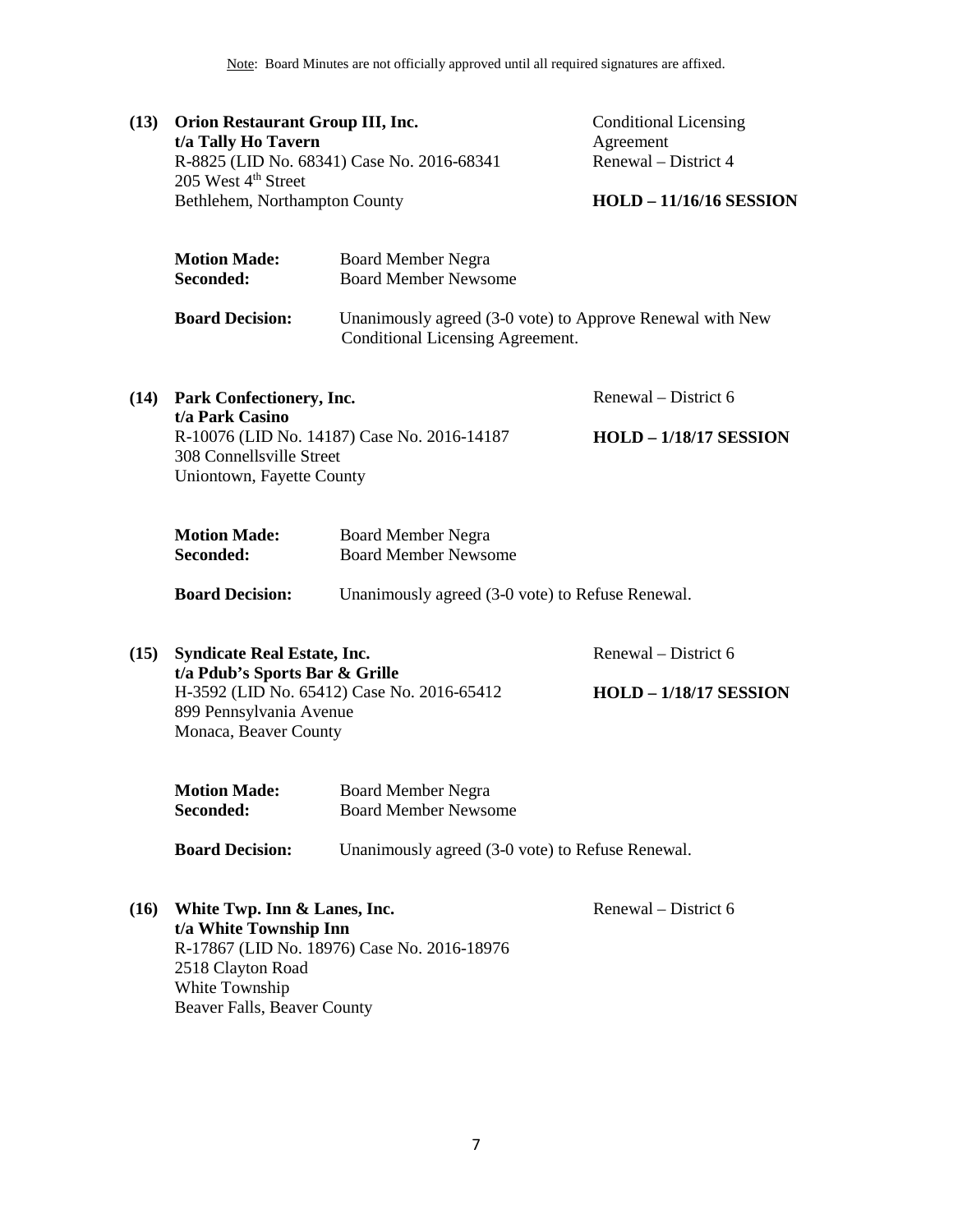| <b>Motion Made:</b><br>Seconded: | Board Member Negra                                                   |
|----------------------------------|----------------------------------------------------------------------|
| <b>Board Decision:</b>           | Hold by Board Member Negra for a Conditional Licensing<br>Agreement. |

*From the Bureau of Human Resources*........................................... *Jason Lutcavage, Director of Administration Jennifer Haas, Director, Bureau of Human Resources*

<span id="page-7-0"></span>Personnel Actions

- **(1) Donna Adams – Affirm Removal**
- **(2) Mary Barnes – Affirm Removal**
- **(3) Melissa Clayton – Removal**
- **(4) Mithnie Dorce – Removal**
- **(5) Qaaid Fuller –Affirm Removal**
- **(6) Tami Fulvi – Removal**
- **(7) Na'Imah Keitt – Removal**
- **(8) Nicholas Mauro – Removal**
- **(9) James Mergile – Removal**
- **(10) Kristopher Moyer – Affirm Removal**
- **(11) Hiyab Stefanos – Affirm Removal**
- **(12) Sharaina Troop – Affirm Removal**
- **(13) Kathrn Weikel - Removal**

| <b>Motion Made:</b>    | Board Member Negra                                              |
|------------------------|-----------------------------------------------------------------|
| Seconded:              | <b>Board Member Newsome</b>                                     |
| <b>Board Decision:</b> | Unanimously agreed (3-0 vote) to Approve all Personnel Actions. |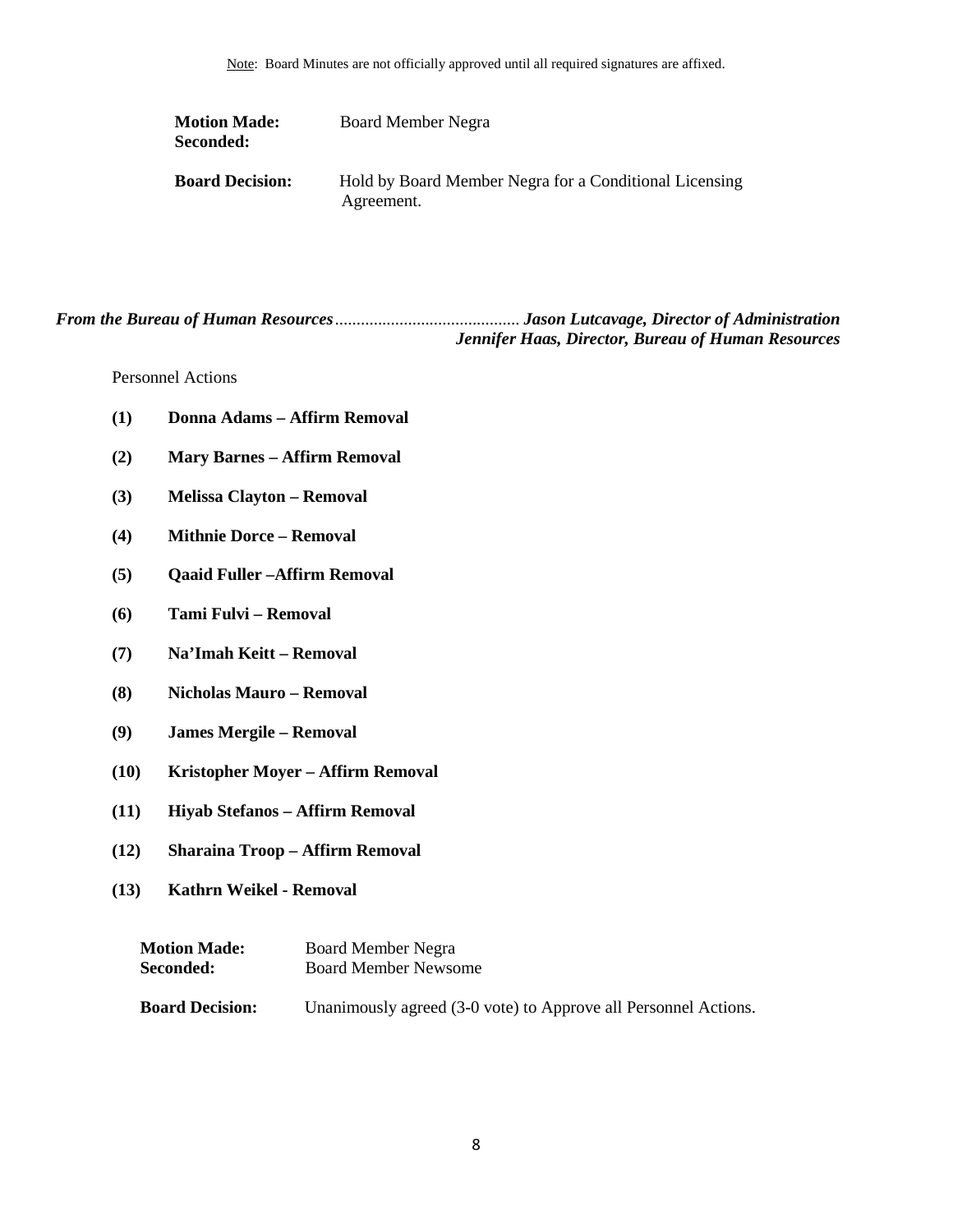<span id="page-8-2"></span><span id="page-8-1"></span>*From the Bureau of Accounting & Purchasing* ............................................*Oren Bachman*, *Director of Finance Koppolu Ravindraraj, Director, Bureau of Accounting & Purchasing*

**(1) AIX Software Support for IBM Servers** – Provide hardware and software maintenance for several IBM servers located at the Northwest Office Building, the Discovery Site located on Cameron Street and at the Commonwealth Technology Center. These servers provide vital business functions for the PLCB's business, such as Store Personnel Training, Gift Cards, an application development environment, and an external File Transfer Protocol server.

Procured DGS Statewide Contract # 4400012883 – VENDOR: IBM – TERM: One (1) year – \$58,453.29 estimated cost.

**(2) Hearing Examiner Services** – Represent the Board in the capacity of a Hearing Examiner for administrative hearings conducted in the Commonwealth of Pennsylvania regarding matters which the Board shall adjudicate as required.

Procured via sole source – VENDOR: Charles M. Gibbs, Esquire – TERM: One (1) year – \$150,000.00 estimated cost.

Chairman Holden asked Rod Diaz, Chief Counsel, how many hearing examiners the PLCB currently has in Region 1.

Mr. Diaz indicated that there are currently two hearing examiners in Region 1. He further indicated that if the proposed action were approved, there would be a total of three hearing examiners in that region. Mr. Diaz also noted that there is one additional hearing examiner for Region 1 whose appointment is still pending.

| <b>Motion Made:</b>    | <b>Board Member Negra</b>                                                           |
|------------------------|-------------------------------------------------------------------------------------|
| <b>Seconded:</b>       | <b>Board Member Newsome</b>                                                         |
| <b>Board Decision:</b> | Unanimously agreed (3-0 vote) to Approve all Purchasing and Contracting<br>Actions. |

<span id="page-8-0"></span>*From the Office of Retail Operations*.......................................................*Carl Jolly, Director of Retail Operations*

- **1. #0203 – 230 Yost Boulevard, Pittsburgh Amendment**
- **2. #0279 – 722 Brookline Boulevard, Pittsburgh Amendment**
- **3. #0801 – 2323 North Elmira Street, Sayre Amendment**
- **4. #2210 – 5070 Jonestown Road, Harrisburg Amendment**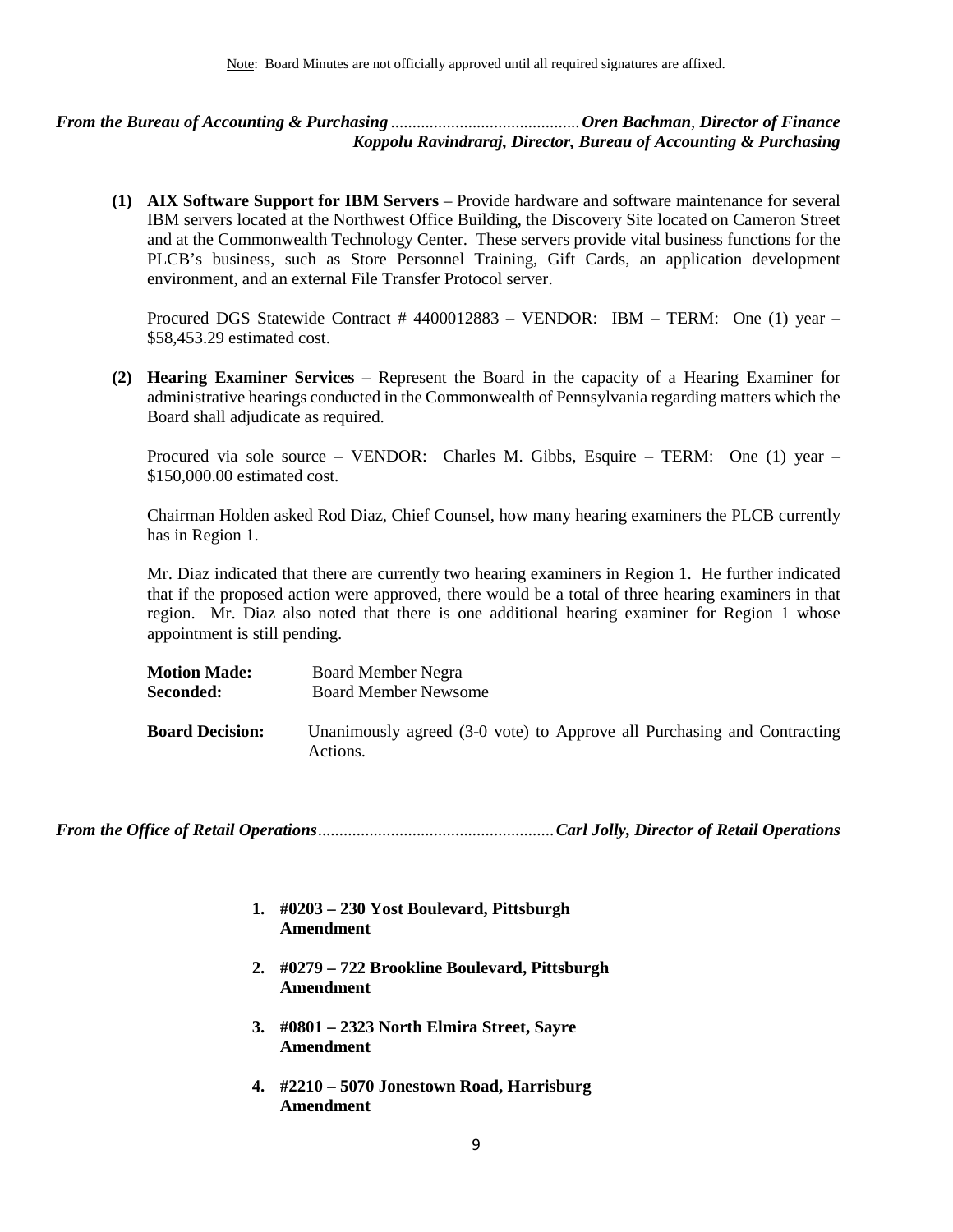- **5. #2333 – 1500 Garrett Road, Upper Darby Amendment**
- **6. #5002 – 65 Main Street, Duncannon Amendment**
- **7. #1302 – 1215 North Street, Jim Thorpe Amendment (with added space)**
- **8. #1007 – Suite #302-A, 20111 Route 19, Cranberry Township Amendment (with added space)**
- **9. #51XX – 3903 Aramingo Avenue, Philadelphia New Store/Relocation (to replace #5140)**

Board Member Newsome asked Carl Jolly, Director of Retail Operations, why the square footage rate increased so much for Store #1007. Board Member Newsome also asked what the term of the lease is for Store #1007.

Mr. Jolly responded by indicating that the PLCB took additional space, and the increased cost reflects the rebrand and expansion for the store. Mr. Jolly also stated that the lease term is a ten-year split term, with two separate five-year terms.

| <b>Motion Made:</b>    | Board Member Negra                                                      |
|------------------------|-------------------------------------------------------------------------|
| <b>Seconded:</b>       | <b>Board Member Newsome</b>                                             |
| <b>Board Decision:</b> | Unanimously agreed (3-0 vote) to Approve all Retail Operations Actions. |

<span id="page-9-0"></span>*From the Bureau of Product Selection* ................................*Dale Horst, Director of Marketing & Merchandising Tom Bowman, Director, Bureau of Product Selection*

#### **1. Regular New Items**

| <b>BRAND NAME AND SIZE</b> | <b>REASON</b> |
|----------------------------|---------------|
|----------------------------|---------------|

#### **Sidney Frank Importing Co**

Jagermeister Liqueur 200 ML 3

RECOMMENDED ACTION: We recommend the Board approve this action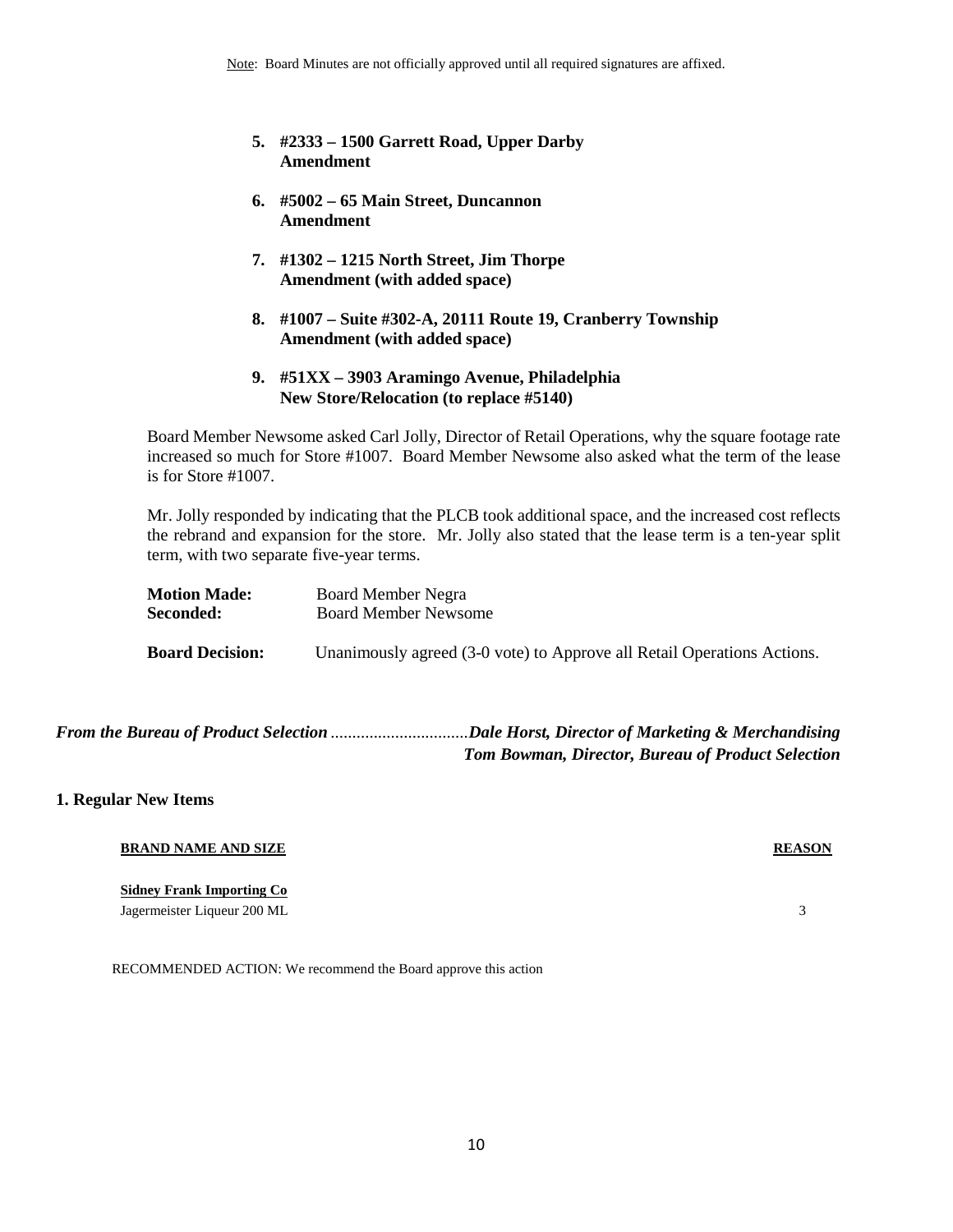#### **2. Regular PA Preferred New Items**

# **BRAND NAME AND SIZE REASON Brandywine Branch Distillers LLC**

| The Revivalist Botanical Gin - Dragondance Expression 750 ML |  |
|--------------------------------------------------------------|--|
| The Revivalist Botanical Gin - Equinox Expression 750 ML     |  |
| The Revivalist Botanical Gin – Summertide Expression 750 ML  |  |

RECOMMENDED ACTION: We recommend the Board approve this action

#### **New Items – Recommended Listings**

#### **Reason Codes**

- 1. Strong marketing support
- 2. High brand recognition
- 3. Line/Size extension of successful brand
- 4. Trade up opportunity
- 5. Growing category
- 6. Growing segment
- 7. National rollout
- 8. Niche item / Limited distribution
- 9. High dollar profit potential
- 10. Trade out
- 11. High quality for the value
- 12. Innovative product/flavor
- 13. High sales through other PLCB channels (Luxury, Online, SLO)
- 14. Underrepresented category/segment
- 15. Hole in selection consumer/store requests

#### **3. Regular Recommended Delist Retail Reductions April 2017**

| <b>BRAND NAME AND SIZE</b>                                            | <b>CODE</b> |
|-----------------------------------------------------------------------|-------------|
| Diageo Americas Inc                                                   |             |
| Ketel One Citroen 200 ML                                              | 1070        |
| Ketel One Vodka 200 ML                                                | 1069        |
| <b>McCormick Distilling Co</b><br>Platte Valley Fireshine 750 ML      | 9469        |
| W J Deutsch Sons LTD<br>Yellow Tail Cabernet Sauvignon Reserve 750 ML | 7140        |

EFFECTIVE DATES: The transference to closeout became effective February 27, 2017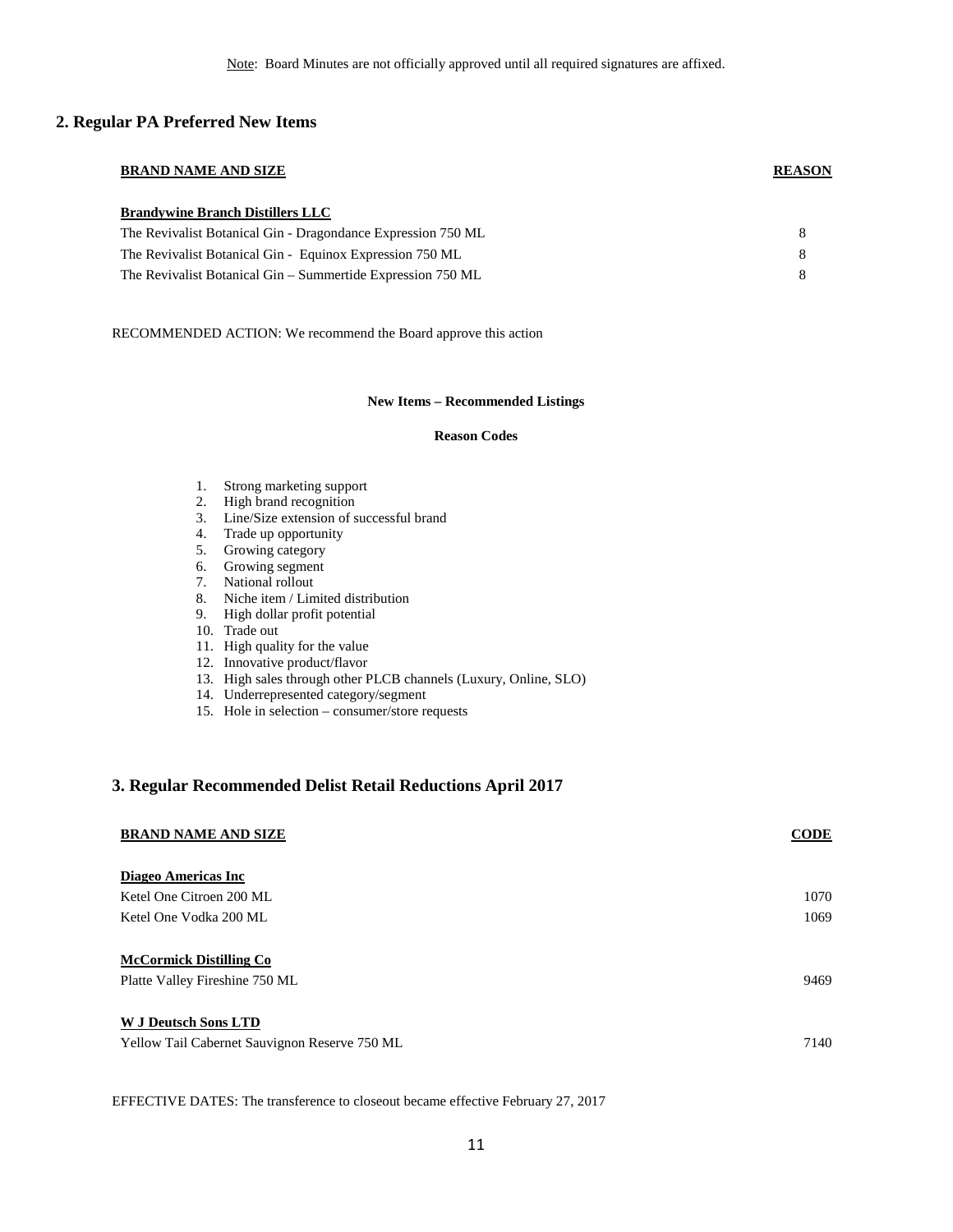Note: Board Minutes are not officially approved until all required signatures are affixed.

RECOMMENDED ACTION: We recommend the Board approve this action

| <b>Motion Made:</b>    | Board Member Negra                                                                               |
|------------------------|--------------------------------------------------------------------------------------------------|
| Seconded:              | <b>Board Member Newsome</b>                                                                      |
| <b>Board Decision:</b> | Unanimously agreed (3-0 vote) to Approve all Bureau of Product Selection /<br>Marketing Actions. |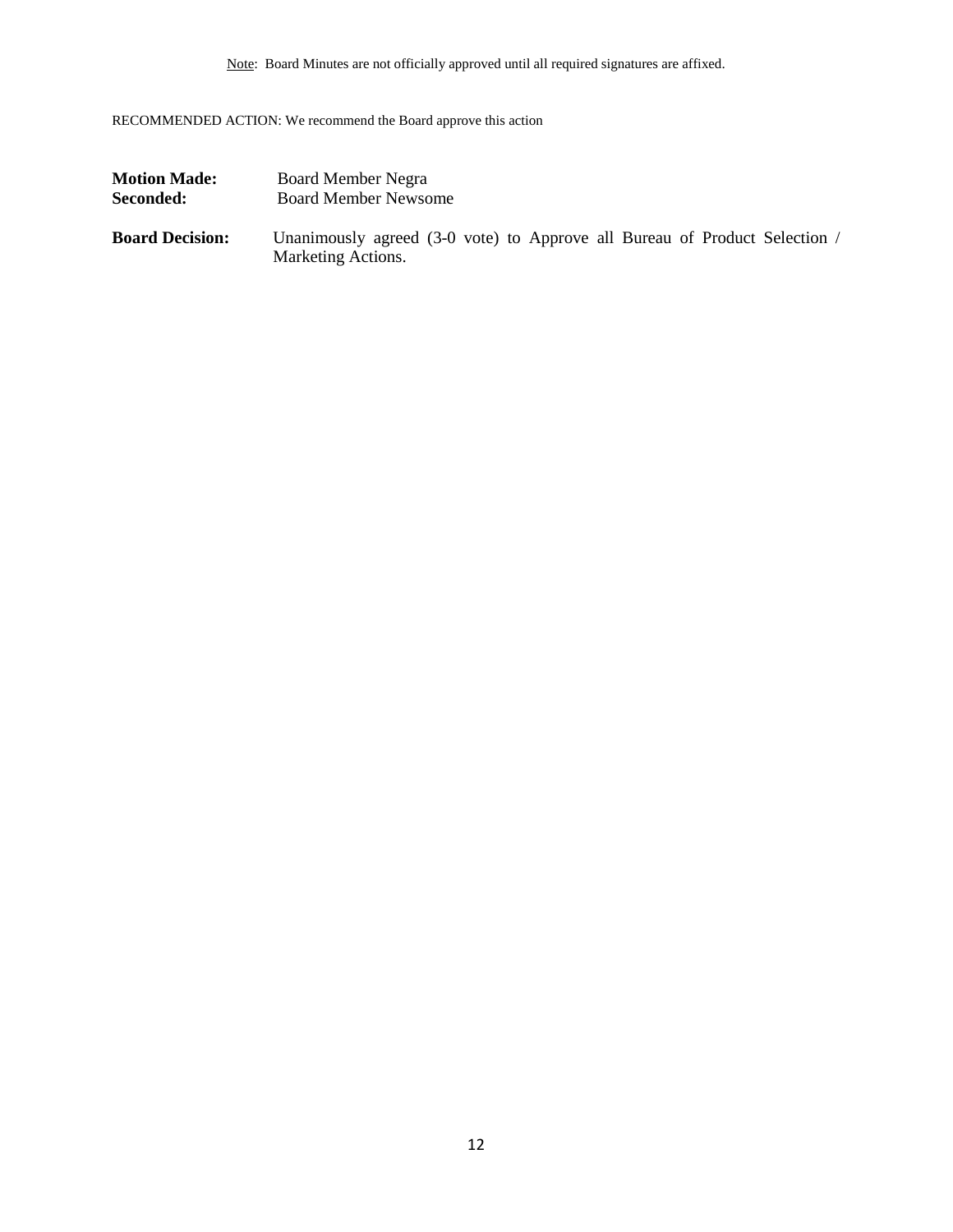# **FINANCIAL REPORT** ......................................... *Michael J. Burns, Comptroller Operations, Office of Budget*

# The Financial Report was presented by Paul Jones from the Office of Budget.

**Commonwealth of Pennsylvania**

**Pennsylvania Liquor Control Board State Stores Fund**

**Comparative Statement of Net Position**

**(Unaudited)**

|                                                |               | <b>January 31, 2017</b> |            | January 31, 2016 |
|------------------------------------------------|---------------|-------------------------|------------|------------------|
| <b>ASSETS</b>                                  |               |                         |            |                  |
| Current assets:                                |               |                         |            |                  |
| Cash                                           | \$            | 27,126,929              | \$         | 32,836,449       |
| Investments - short term                       |               | 259,142,242             |            | 260,812,340      |
| Accounts and claims receivable, net            |               | 1,543,238               |            | 2,304,527        |
| Due from other funds - Note 8                  |               |                         |            |                  |
| Merchandise inventories, net                   |               | 263,444,527             |            | 227,934,116      |
| Operating supplies                             |               | 272,397                 |            | 526,300          |
| Prepaid expenses                               |               | 2,744,419               |            | 1,354,817        |
| Total current assets                           |               | 554,273,752             |            | 525,768,549      |
| Non-current assets:                            |               |                         |            |                  |
| Non-depreciable capital assets:                |               |                         |            |                  |
| Land                                           |               | 322,973                 |            | 322,973          |
| Depreciable capital assets:                    |               |                         |            |                  |
| <b>Building</b>                                |               | 19,557,620              |            | 19,557,620       |
| Leasehold improvements                         |               | 864,825                 |            | 757,962          |
| Machinery and equipment                        |               | 47,173,960              |            | 49,748,368       |
| Intangibles - internally generated software    |               | 28,329,441              |            | 24,929,185       |
|                                                |               |                         |            |                  |
| Less: accumulated depreciation                 |               | 57,744,660              |            | 55,672,029       |
| Net depreciable capital assets                 |               | 38,181,186              |            | 39,321,106       |
| Total non-current capital assets               |               | 38,504,159              |            | 39,644,079       |
| <b>Total assets</b>                            | \$            | 592,777,911             | \$         | 565,412,628      |
| Total deferred outflows of resources - Note 4  | \$            | 101,801,449             | \$         | 44,338,538       |
| <b>LIABILITIES</b>                             |               |                         |            |                  |
| <b>Current liabilities:</b>                    |               |                         |            |                  |
| Trade accounts payable                         | \$            | 239,959,107             | \$         | 244,039,938      |
| Other accounts payable                         |               | 24,813,770              |            | 15,493,837       |
| Accrued expenses                               |               | 18,681,788              |            | 17,023,419       |
| Self-insurance, workers' compensation - Note 6 |               | 11,271,965              |            | 11,316,604       |
| Due to other funds - Note 8                    |               | 4,655,833               |            | 5,488,365        |
| Due to fiduciary funds - Note 8                |               | 2,057,536               |            | 1,557,906        |
| Due to other governments - Note 8              |               | 614,777                 |            | 524,360          |
| <b>Total current liabilities</b>               |               | 302,054,776             |            | 295,444,429      |
|                                                |               |                         |            |                  |
| Non-current liabilities:                       |               |                         |            |                  |
| OPEB - Note 5                                  |               | 99,978,113              |            | 84,352,554       |
| Self-insurance, workers' compensation - Note 6 |               | 39,287,287              |            | 42,109,251       |
| Net pension liability - Note 4                 |               | 472,415,699             |            | 382,985,050      |
| Compensated absences - Note 1                  |               | 19,506,861              |            | 20,092,247       |
| Total non-current liabilities                  |               | 631,187,960             |            | 529,539,102      |
| <b>Total liabilities</b>                       | \$            | 933,242,736             | \$         | 824,983,531      |
| Total deferred inflows of resources - Note 4   | \$            | 6,966,121               | \$         | 4,402,223        |
| <b>NET POSITION</b>                            |               |                         |            |                  |
| Net investment in capital assets               | \$            | 38,504,159              | \$         | 39,644,079       |
| Deficit                                        |               | (284, 133, 656)         |            | (259, 278, 667)  |
| Total net position                             | $\frac{3}{2}$ | (245, 629, 497)         | $\sqrt{2}$ | (219, 634, 588)  |
|                                                |               |                         |            |                  |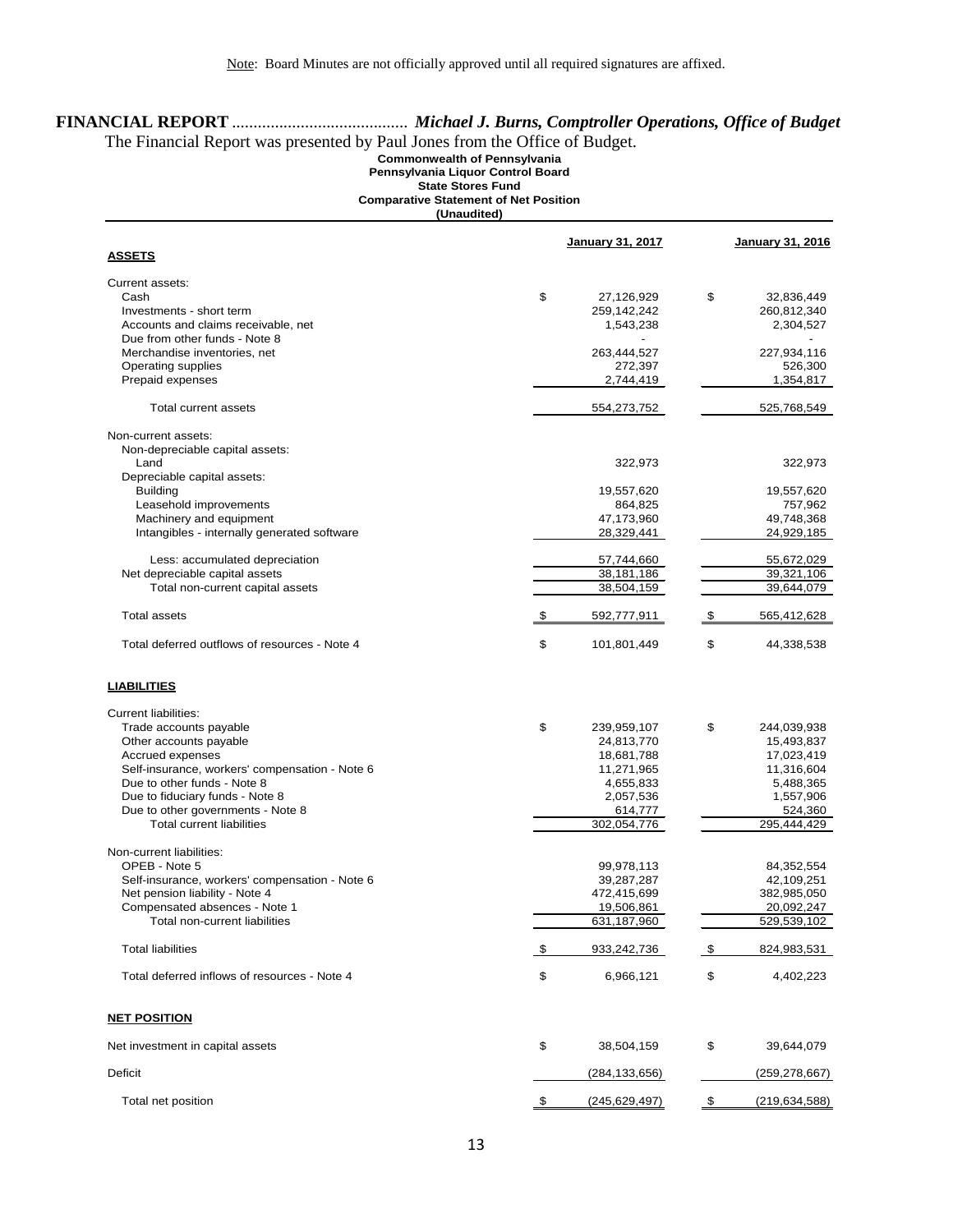#### **Commonwealth of Pennsylvania Pennsylvania Liquor Control Board State Stores Fund Comparative Statements of Revenues, Expenses, and Changes in Net Position For The Month Ending January 31, 2017 and January 31, 2016 (Unaudited)**

|                                                                                               | January<br>2016-17 |                                                 | January<br>2015-16 |                                                   |
|-----------------------------------------------------------------------------------------------|--------------------|-------------------------------------------------|--------------------|---------------------------------------------------|
| Sales net of taxes<br>Cost of goods sold                                                      | \$                 | 134,805,868<br>(94,074,950)<br>40,730,918       |                    | \$<br>135,790,530<br>(95, 378, 920)<br>40,411,610 |
| Gross profit from sales                                                                       |                    |                                                 |                    |                                                   |
| Operating (expenses):                                                                         |                    |                                                 |                    |                                                   |
| Retail operations                                                                             | (32, 554, 905)     |                                                 | (32,889,158)       |                                                   |
| Marketing & merchandising                                                                     | (1, 188, 989)      |                                                 | (1,005,783)        |                                                   |
| Supply chain                                                                                  | (838, 937)         |                                                 | (987, 161)         |                                                   |
| Wholesale operations                                                                          | (83,073)           |                                                 |                    |                                                   |
| Information technology services                                                               | (2, 172, 336)      |                                                 | (2, 248, 242)      |                                                   |
| Regulatory affairs                                                                            | (1,895,008)        |                                                 | (1,560,542)        |                                                   |
| Administration                                                                                | (1,207,454)        |                                                 | (1,030,391)        |                                                   |
| Finance                                                                                       | (317, 632)         |                                                 | (259, 115)         |                                                   |
| Board & secretary                                                                             | (542, 589)         |                                                 | (380, 690)         |                                                   |
| Legal                                                                                         | (266, 797)         |                                                 | (266, 274)         |                                                   |
| Commonwealth provided services - Note 2                                                       | (1, 107, 479)      |                                                 | (1,449,770)        |                                                   |
| Total                                                                                         |                    | <u>(42,175,199)</u><br>$\overline{(1,444,281)}$ |                    | (42,077,126)                                      |
| Operating profit                                                                              |                    |                                                 |                    | (1,665,516)                                       |
| Other operating revenues (expenses):                                                          |                    |                                                 |                    |                                                   |
| <b>Enforcement fines</b>                                                                      | 97,708             |                                                 | 203,500            |                                                   |
| License fees                                                                                  | 2,344,848          |                                                 | 927,353            |                                                   |
| Miscellaneous                                                                                 | 92,250             |                                                 | 126,827            |                                                   |
| Administrative law judge                                                                      | (223, 101)         |                                                 | (195,009)          |                                                   |
| Total                                                                                         |                    | 2,311,705                                       |                    | 1,062,671                                         |
| Total operating income                                                                        |                    | 867,424                                         |                    | (602, 845)                                        |
| Non-operating revenues (expenses):                                                            |                    |                                                 |                    |                                                   |
| Interest income                                                                               | 235,702            |                                                 | 76,269             |                                                   |
| Other                                                                                         |                    |                                                 | (4,400)            |                                                   |
| Total                                                                                         |                    | 235,702                                         |                    | 71,869                                            |
| Income before operating transfers                                                             |                    | 1,103,126                                       |                    | (530, 976)                                        |
| Operating transfers out:                                                                      |                    |                                                 |                    |                                                   |
| PSP enforcement - Note 3                                                                      | (2, 138, 216)      |                                                 | (2,594,506)        | (2,594,506)                                       |
| Income after enforcement/before other transfers                                               |                    | $\frac{(2,138,216)}{(1,035,090)}$               |                    |                                                   |
| Other operating transfers out:<br>General fund - Note 3<br>Drug and alcohol programs - Note 3 | (73,300,000)       |                                                 | (50,000,000)       |                                                   |
| Total                                                                                         |                    | (73,300,000)                                    |                    | (50,000,000)                                      |
| Change in net position                                                                        |                    | (74, 335, 090)                                  |                    | (53, 125, 482)                                    |
| Total net position - beginning                                                                |                    | (171, 294, 407)                                 |                    | (166,509,106)                                     |
| Total net position - ending                                                                   | \$                 | (245, 629, 497)                                 |                    | $$$ (219,634,588)                                 |
|                                                                                               |                    |                                                 |                    |                                                   |
| Liquor tax                                                                                    | 24,944,567         |                                                 | 25, 167, 718       |                                                   |
| <b>State Sales Tax</b>                                                                        | 9,620,513          |                                                 | 9,852,879          |                                                   |
| Local Tax                                                                                     | 651,063            |                                                 | 652,144            |                                                   |
| Taxes remitted to Dept.of Revenue PTD                                                         | \$                 | 35,216,144                                      |                    | \$<br>35,672,741                                  |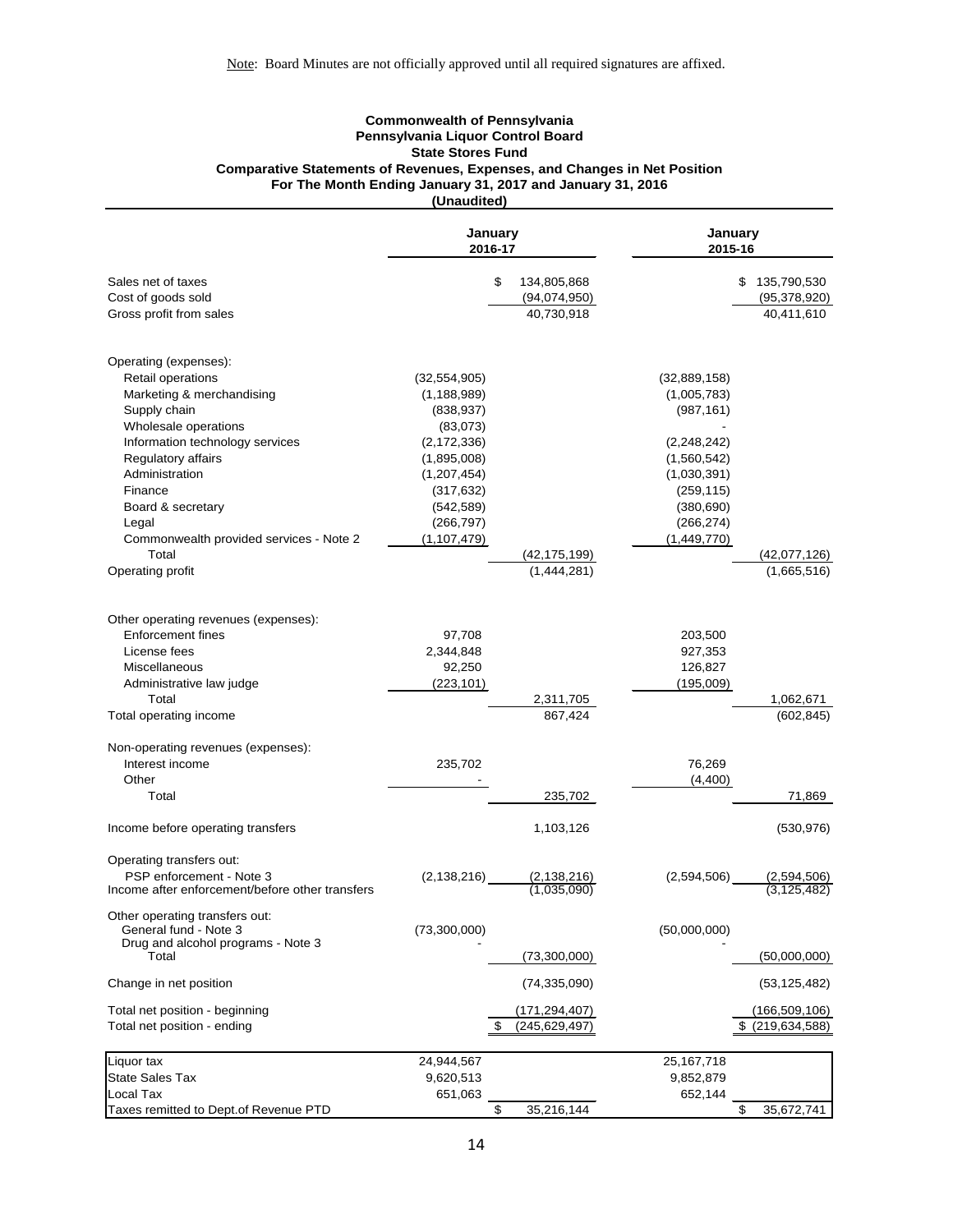#### **Commonwealth of Pennsylvania Pennsylvania Liquor Control Board State Stores Fund Comparative Statements of Revenues, Expenses, and Changes in Net Position For The Seven Months Ending January 31, 2017 and January 31, 2016 (Unaudited)**

|                                                                                               | 2016-17         |                                    | 2015-16         |                                        |
|-----------------------------------------------------------------------------------------------|-----------------|------------------------------------|-----------------|----------------------------------------|
| Sales net of taxes                                                                            |                 | \$1,210,801,006                    |                 | \$1,166,027,108                        |
| Cost of goods sold                                                                            |                 | (835,031,972)                      |                 | (800, 688, 566)                        |
| Gross profit from sales                                                                       |                 | 375,769,034                        |                 | 365,338,542                            |
| Operating (expenses):                                                                         |                 |                                    |                 |                                        |
| Retail operations                                                                             | (236, 120, 318) |                                    | (219, 534, 200) |                                        |
| Marketing & merchandising                                                                     | (8,861,132)     |                                    | (8, 253, 468)   |                                        |
| Supply chain                                                                                  | (5,671,620)     |                                    | (4,511,170)     |                                        |
| Wholesale operations                                                                          | (744, 969)      |                                    |                 |                                        |
| Information technology services                                                               | (20, 548, 497)  |                                    | (19, 444, 021)  |                                        |
| Regulatory affairs                                                                            | (13, 452, 855)  |                                    | (12,027,259)    |                                        |
| Administration                                                                                | (8,318,794)     |                                    | (7,630,037)     |                                        |
| Finance                                                                                       | (2, 185, 305)   |                                    | (3,039,150)     |                                        |
| Board & secretary                                                                             | (3,676,485)     |                                    | (3, 197, 073)   |                                        |
| Legal                                                                                         | (1,742,472)     |                                    | (1,991,687)     |                                        |
| Commonwealth provided services - Note 2                                                       | (7,804,188)     |                                    | (9,878,989)     |                                        |
| Total                                                                                         |                 | (309,126,635)                      |                 | (289,507,054)                          |
| Operating profit                                                                              |                 | 66,642,399                         |                 | 75,831,488                             |
| Other operating revenues (expenses):                                                          |                 |                                    |                 |                                        |
| <b>Enforcement fines</b>                                                                      | 742,120         |                                    | 1,196,692       |                                        |
| License fees                                                                                  | 14,457,140      |                                    | 7,183,396       |                                        |
| Miscellaneous income                                                                          | 822,400         |                                    | 1,779,701       |                                        |
| Administrative law judge                                                                      | (1,546,443)     |                                    | (1,487,057)     |                                        |
| Total                                                                                         |                 | 14,475,217                         |                 | 8,672,732                              |
| Total operating income                                                                        |                 | 81,117,616                         |                 | 84,504,220                             |
| Non-operating revenues (expenses):                                                            |                 |                                    |                 |                                        |
| Interest income                                                                               | 1,272,838       |                                    | 339,501         |                                        |
| Other                                                                                         | (45, 023)       |                                    | (11, 381)       |                                        |
| Total                                                                                         |                 | 1,227,815                          |                 | 328,120                                |
| Income before operating transfers                                                             |                 | 82,345,431                         |                 | 84,832,340                             |
| Operating transfers out:                                                                      |                 |                                    |                 |                                        |
| PSP enforcement - Note 3                                                                      | (16, 487, 627)  | (16, 487, 627)                     | (15,759,674)    | (15,759,674)                           |
| Income after enforcement/before other transfers                                               |                 | 65,857,804                         |                 | 69,072,666                             |
| Other operating transfers out:<br>General fund - Note 3<br>Drug and alcohol programs - Note 3 | (73, 308, 937)  |                                    | (50,000,000)    |                                        |
| Total                                                                                         |                 | (73, 308, 937)                     |                 | (50,000,000)                           |
| Change in net position                                                                        |                 | (7, 451, 133)                      |                 | 19,072,666                             |
|                                                                                               |                 |                                    |                 |                                        |
| Total net position - beginning<br>Total net position - ending                                 | \$              | (238, 178, 364)<br>(245, 629, 497) |                 | (238,707,254)<br>(219, 634, 588)<br>\$ |
| Liquor tax                                                                                    | 218,259,372     |                                    | 209,900,564     |                                        |
| <b>State Sales Tax</b>                                                                        | 85,447,419      |                                    | 81,784,555      |                                        |
| Local Tax                                                                                     | 5,361,899       |                                    | 5,180,803       |                                        |
| Taxes remitted to Dept.of Revenue YTD                                                         | \$              | 309,068,690                        |                 | \$<br>296,865,922                      |